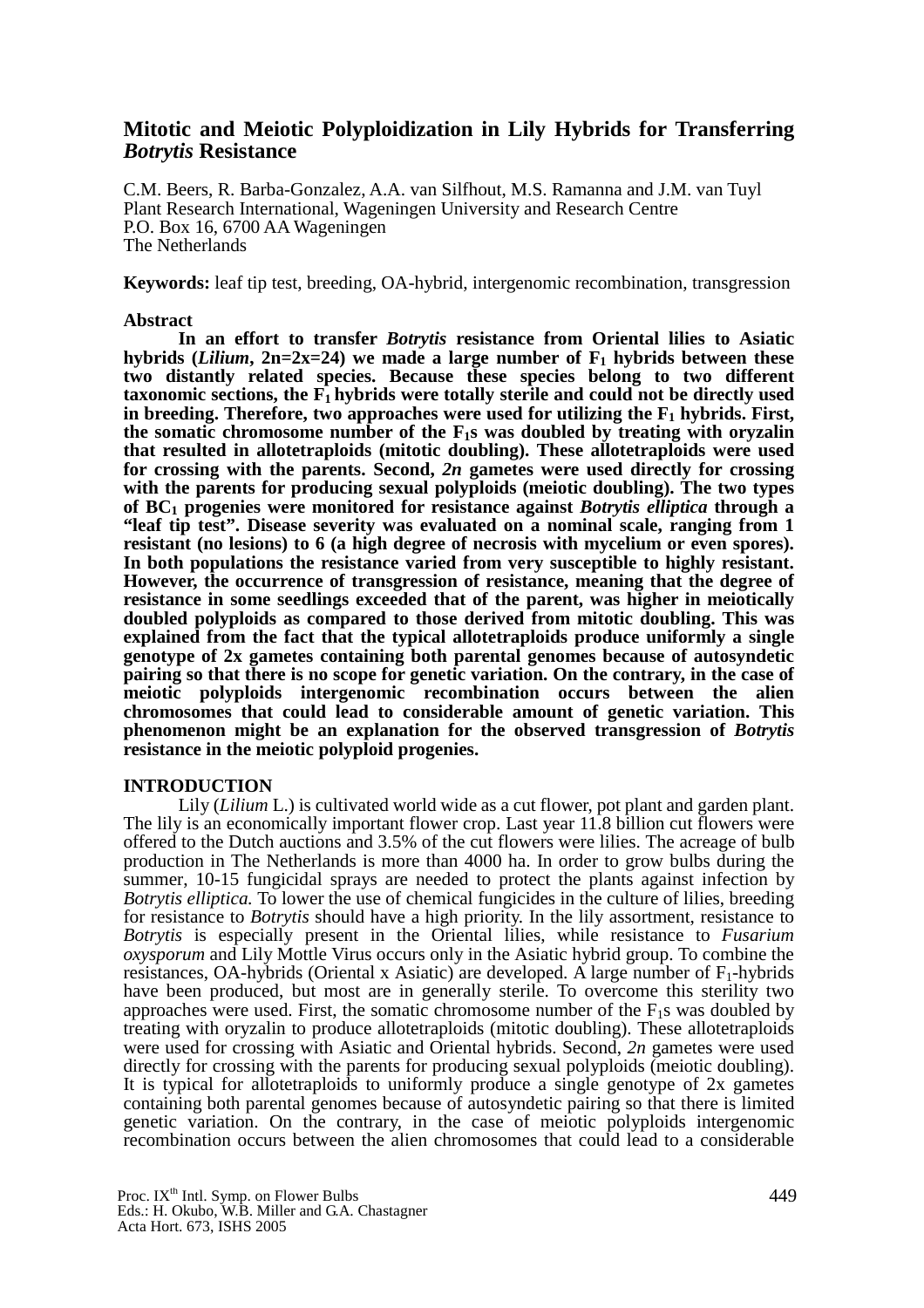amount of genetic variation (Lim et al., 2001, 2003; Lokker et al., 2005; Barba-Gonzalez et al., 2005). The two types of  $BC_1$  progenies were monitored for resistance against *Botrytis elliptica* through a "leaf tip test". In this paper the segregation of *Botrytis* resistance in the different  $BC_1$ -populations is described.

## **MATERIALS AND METHODS**

#### **Plant Material**

The plant material used is presented in Tables 1 and 2.

#### *Botrytis* **Leaf Tip Test**

The fungus *Botrytis elliptica* was grown on lily leaf-agar medium for over 2-3 weeks under continuous black light (Philips 8 W/08) at  $18^{\circ}$ C. A spore suspension with a concentration of  $2x10<sup>5</sup>$  spores/ml was used for inoculation.

Leaves were taken above the middle of the plants that had not yet flowered or that were flowering. Due to the smaller size plants, leaves from seedlings were taken from the whole plant. Leaf tips had a size of 5 to  $\vec{6}$  cm when the leaves were cut. In the Well's plates the leaf tips had a size of 3 to 4 cm because 1 or 2 cm of the leaf tip was removed because of the possibility of stress.

Six leaf tips per genotype in two replications were tested in Well's plates. The Well's plates were filled with tap water. The Well's plates were placed in boxes where an air humidity of >90% was reached by spraying the leaves after inoculation and paper inside the boxes with water. The boxes were transferred to a climate room at  $20^{\circ}$ C. A  $2 \mu$ l drop of spore suspension was placed on every abaxial side of each leaf tip. The leaf tips were screened for symptoms 3-4 days after inoculation. The DSS-values (disease severity score) which were used, ranged from  $1 =$  no lesion to  $6 =$  highest degree of infection (Fig. 1).

#### **RESULTS AND DISCUSSION**

#### *Botrytis* **Response of the Mitotic Populations**

A large variation from very susceptible to resistant was found. Eight out of 101 genotypes of the progeny showed transgression. The other genotypes of the progeny showed a response between the values of the parents.

#### *Botrytis* **Response of the Meiotic Populations**

Although the number of seedlings was much lower in the meiotic populations, a large variation from very susceptible to resistant was found. Six out of 20 seedlings obtained via meiotic polyploidization showed transgression (Fig. 2). The transgression was estimated because two of the mothers were not available for testing. For cv. Gran Sasso, the tetraploid was tested and the results for cv. Lanzarotte were from a previous experiment. The fact that other genotypes that were used in this experiment and in previous experiments had similar results, indicates that the previous results for cv. Lanzarotte would have been similar in this test. Also, diploid and tetraploid genotypes were tested in this experiment and the results indicate there was little difference between these genotypes. This indicates that the tetraploid cv. Gran Sasso can be used to see if there is transgression. The transgression for these progenies is estimated and 6 of 20 genotypes showed transgression (Fig. 2).

Although different parents were used to produce the mitotic and meiotic populations, a preliminary conclusion is that due to intergenomic recombination, more variation was found in the meiotic populations than in the mitotic populations. Additional work is needed to determine the actual frequency of intergenomic recombination.

#### **Literature Cited**

Barba-Gonzalez, R., Lim, K.B., Ramanna, M.S. and van Tuyl, J.M. 2005. Use of *2n*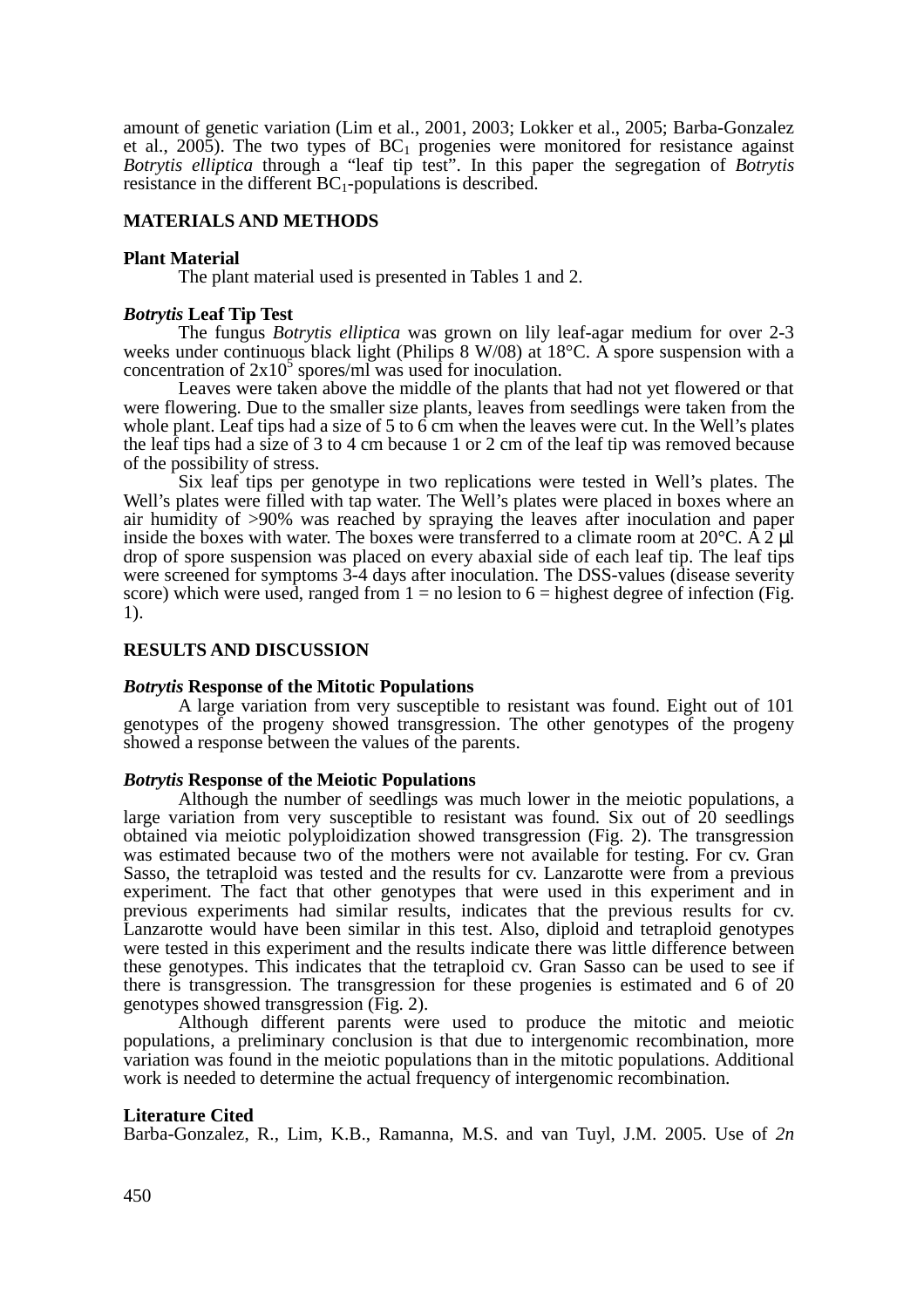gametes for inducing intergenomic recombination in lily hybrids. Acta Hort. This volume.

- Lim, K.B., Ramanna, M.S., De Jong, J.H., Jacobsen, E. and van Tuyl, J.M. 2001. Indeterminate meiotic restitution (IMR): a novel type of meiotic nuclear restitution mechanism detected in interspecific lily hybrids by GISH. Theor. Appl. Genet. 103:219-230.
- Lim, K.B., Ramanna, M.S., Jacobsen, E. and van Tuyl, J.M. 2003. Evaluation of  $BC_2$ progenies derived from 3 x 2 and 3 x 4 crosses of *Lilium* hybrids: a GISH analysis. Theor. Appl. Genet. 106:568-574.
- Lokker, A.C., Barba-Gonzalez, R., Lim, K.B., Ramanna, M.S. and van Tuyl, J.M. 2005. Genotypic and environmental variation in production of *2n*-gametes of Oriental Asiatic lily hybrids. Acta Hort. This volume.

#### **Tables**

| Group       | Cross/name   | Female      | Male         |
|-------------|--------------|-------------|--------------|
| OAA         | 012062       | 991102      | "Gironde"    |
| <b>OAA</b>  | 012063       | 991105      | "Gironde"    |
| <b>OAA</b>  | 012092       | 991103      | "Gironde"    |
| <b>OAA</b>  | 012105       | 991102      | "Gironde"    |
| <b>OAOA</b> | 991102       | 951301-5    |              |
| <b>OAOA</b> | 991105       | 951301-5    |              |
| <b>OAOA</b> | 991103       | 951301-5    |              |
| ОA          | 951301-5     | "Mero Star" | "Conn. King" |
| AA          | "Gironde"    |             |              |
| AA          | "Conn. King" |             |              |
| OO.         | "Sorbonne"   |             |              |
| $\Omega$    | "Siberia"    |             |              |
|             |              |             |              |

Table 1. Plant material used for the mitotic populations.

Table 2. Plant material used for the meiotic populations.

| Group     | Cross/name           | Female       | Male                |
|-----------|----------------------|--------------|---------------------|
| AOA       | 002526               | "Lanzarotte" | $952400 - 1$        |
| AOA       | 002531               | "Gironde"    | 952400-1            |
| AOA       | 002433               | "Gran Sasso" | 952400-1            |
| <b>OA</b> | 952400-1             | "Mero Star"  | 940043 "Gran Sasso" |
| AAAA      | "Gran Sasso" (tetra) |              |                     |
| AA        | "Gironde"            |              |                     |
| 00        | "Siberia"            |              |                     |
|           |                      |              |                     |